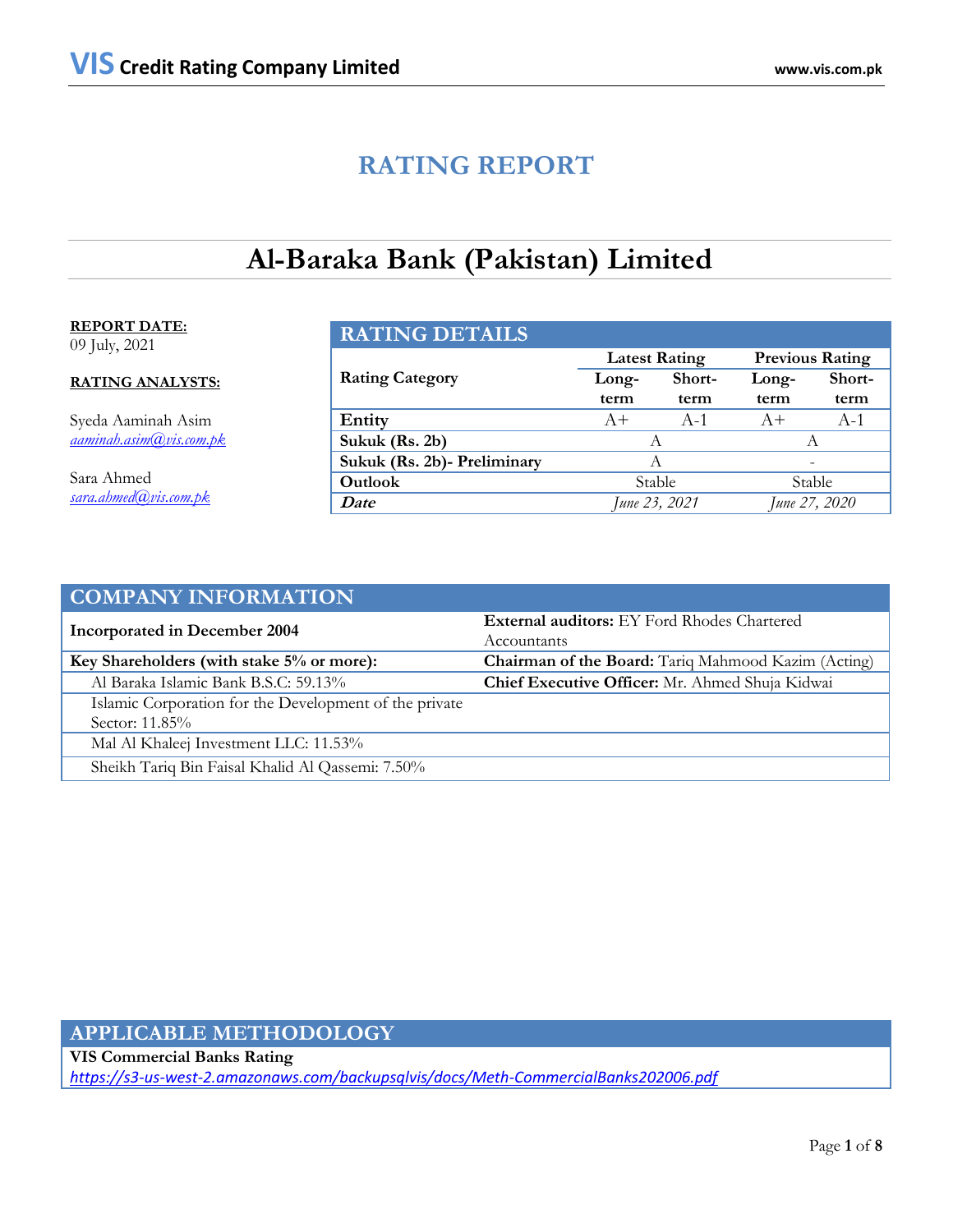# **Al-Baraka Bank (Pakistan) Limited**

# **OVERVIEW OF**

# **RATING RATIONALE**

Owned in majority by Al Baraka Islamic Bank B.S.C. Bahrain, a member of Al-Baraka Banking Group (ABG), Al-Baraka Bank (Pakistan) Limited (ABPL) has a wide network of over branches in 90 cities and towns across Pakistan and has a strong franchise in the area of Islamic banking.

### **Profile of Chairman**

Deputy Chairman, Mr. Tariq Mahmood Kazim is now the Acting Chairman, after the resignation of Adnan Ahmed Yousif after a longtime association with Al Baraka Group. Mr. Tariq has over 36 years of industry experience and currently serves as the General Manager of Business Group of Al Baraka Islamic Bank B.S.C.

### **Profile of CEO**

Mr. Ahmed Shuja Kidwai, possesses around 40 years of banking experience in the domestic and international banking industry. He was appointed as the CEO in March'2018 in place of Mr. Shafqaat Ahmed.

Al-Baraka Bank (Pakistan) Limited (ABPL) was incorporated as a subsidiary of Al-Baraka Islamic Bank B.S.C, which is domiciled in the Kingdom of Bahrain. The parent company is part of Al-Baraka Banking Group B.S.C (ABG). In November 2016, Burj Bank Limited (BBL) merged its operations with ABPL under the name of Al Baraka Bank (Pakistan) Limited.

## **Sponsor Support is a key rating driver**

A key rating driver to the assigned ratings is ABPL's association with the Al-Baraka Banking Group (ABG); a prominent Islamic Banking Group having diversified operations in 17 countries. The Islamic International Rating Agency (IIRA) has assigned ratings of BBB+/A3 (Triple B Plus/A Three) to ABG on the international scale. IIRA has also assigned ratings of BB/A3 (Double B/A Three) with negative outlook to Al Baraka Islamic Bank B.S.C., the major sponsor, on the international scale. Support from the parent has been witnessed in the past and VIS expects this support to continue going forward.

**Portfolio growth picked up on the back of capital support from sponsors. Focus remained on cautious lending. Asset quality indicators improved amid limited growth in Non-Performing Financing's (NPF's) and higher provisioning, albeit remaining higher than rating benchmarks.** 

On the back of capital support extended by sponsors towards end-FY19; gross advances grew by 19.8% to Rs. 97b by end-2020, and Rs. 107bn by Q1'FY21. Consequently, ADR increased to 61% during Q1'FY21 (FY20: 53%; FY19: 55%). The bank continued to pursue a selective growth strategy given the challenging macro-economic environment and capital limitations. Growth was largely manifested in Corporate and Consumer segments, while exposure in Commercial segment was reduced noting higher infection in the segment in the past. Fresh lending has been concentrated in sovereign, low risk and cash based exposures. Consumer portfolio prime focus has been on auto loans. The loan book remains fairly diversified, with food sector reflecting some concentration in 2020 on account of Government backed commodity exposures booked during the year. However, given the strong focus on corporate segment, counterparty concentration has increased over time, although comfort can be derived from the fact that exposures comprise of government clientele. Going forward, ABPL is planning to issue a Tier II instrument in 2021 for Rs. 2b, including a green shoe option of Rs. 500m. With this planned issue, management aims to continue to pursue a prudent growth strategy with a focus on sovereign lending, refinance schemes and low risk weight industries such as pharma and auto segment in consumer financing.

Asset quality indicators recorded improvement in FY20 amid largely intact NPF's and higher provisioning. Gross and net infection reduced to 9.1% (FY20: 9.8%; FY19: 11.4%) and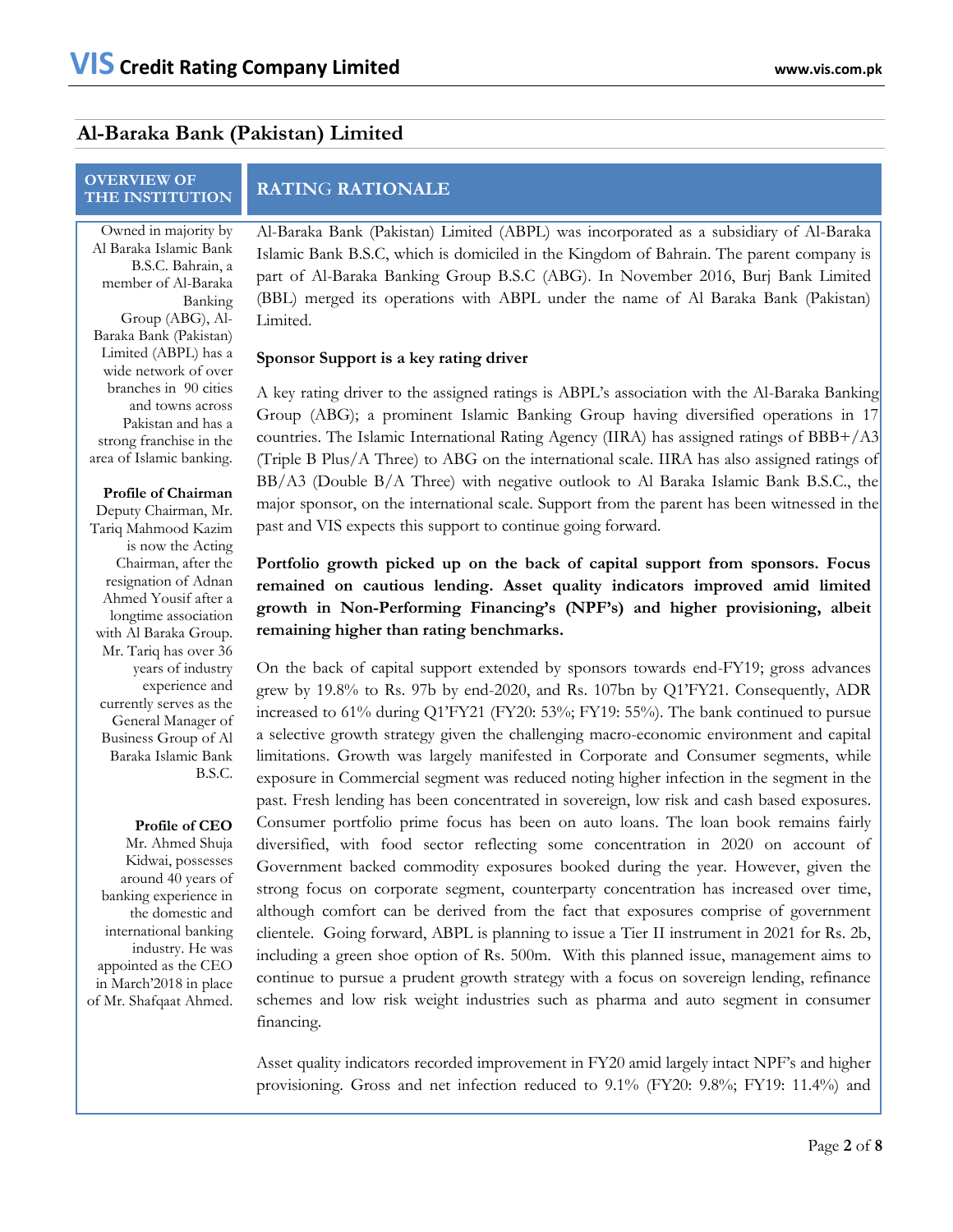3.1% (FY20: 3.3%; FY19: 4.7%) respectively during Q1FY'21; albeit remaining higher than rating benchmark. Provisioning coverage recorded a significant improvement from 63% in FY19 to 75% during Q1'FY21. However, NPF accretion in FY20 remained limited due to COVID deferments allowed by SBP, the outcome of which is yet to be seen. Overall credit risk remains elevated. Further weakening expected on account of new NPF addition in the pipeline. Maintaining asset quality indicators in line with rating benchmarks is considered an important rating driver going forward.

# **Low credit risk emanating from investment portfolio**

Investments have more than doubled during FY20 to Rs. 57b (FY19: Rs. 24b) with higher investment in 2nd tranche of Pakistan Energy Sukuk (PES) issued by the Government in 2020. Credit risk emanating from the investment portfolio is considered low given sizeable exposure in sovereign/government guaranteed investments. Given no sizable Shariah compliant sovereign instrument issuances in the pipeline, Islamic banking sector may face constraints in deploying liquidity in the long run.

# **Momentum in deposit growth continued. Liquidity buffers remain adequate. Deposit mix and concentration needs further improvement.**

The momentum in deposit growth continued in FY20, in line with industry recording an increase of 23% to Rs. 159.3b (2019: Rs. 129.7b; 2018: Rs. 99.9b). Deposits at end-Q1'FY21 stands at Rs. 154.7b. Market share was maintained at  $\sim$ 1%. Proportion of current and saving account deposits in deposit mix at end-Q1'FY21 was at 23% (2020: 25%; 2019: 21%; 2018: 26%) and 45% (2020: 43%; 2019: 44%; 2018: 52%), respectively. On a timeline basis, while the composition has fluctuated slightly, the mix has not recorded any significant change since 2018. Moreover, depositor concentration has been deteriorating over the years and remains on the higher side vis-à-vis rating benchmarks.

Liquidity buffers remain adequate with liquid assets in relation to deposits and borrowings reported at 46% (2020: 50%; 2019: 48%; 2018: 33%) at end-Q1'FY21. Basel III liquidity coverage ratio (LCR) and net stability funding ratio (NSFR) have also increased on a timeline basis and were reported at 161.3% (FY20: 185.3%; FY19: 124.3%; FY18: 110.9%) and 164.3% (FY20: 174.7%; FY19: 162.4%; FY18: 122.1%), respectively at end-Q1'FY21. Given current liquidity levels and future deployment of funds to remain vested in sovereign instruments, ABPL is adequately positioned to deal with liquidity pressures that may arise in the future.

# **Profitability posted on the back of higher earning assets together with contained expenses. However, sizable provisioning coverage continue to be a drag on overall profitability.**

Volumetric growth in earning assets improved profitability in FY20, which was the first year after four years the bank returned to profitability. Spreads slightly declined in FY20, however, the impact was more pronounced in O1'FY21, with repricing of deposits and deployment of funds in low yielding sovereign exposures. Fee income growth was constrained across all areas with the exception of trade fees due to branch closures and SBP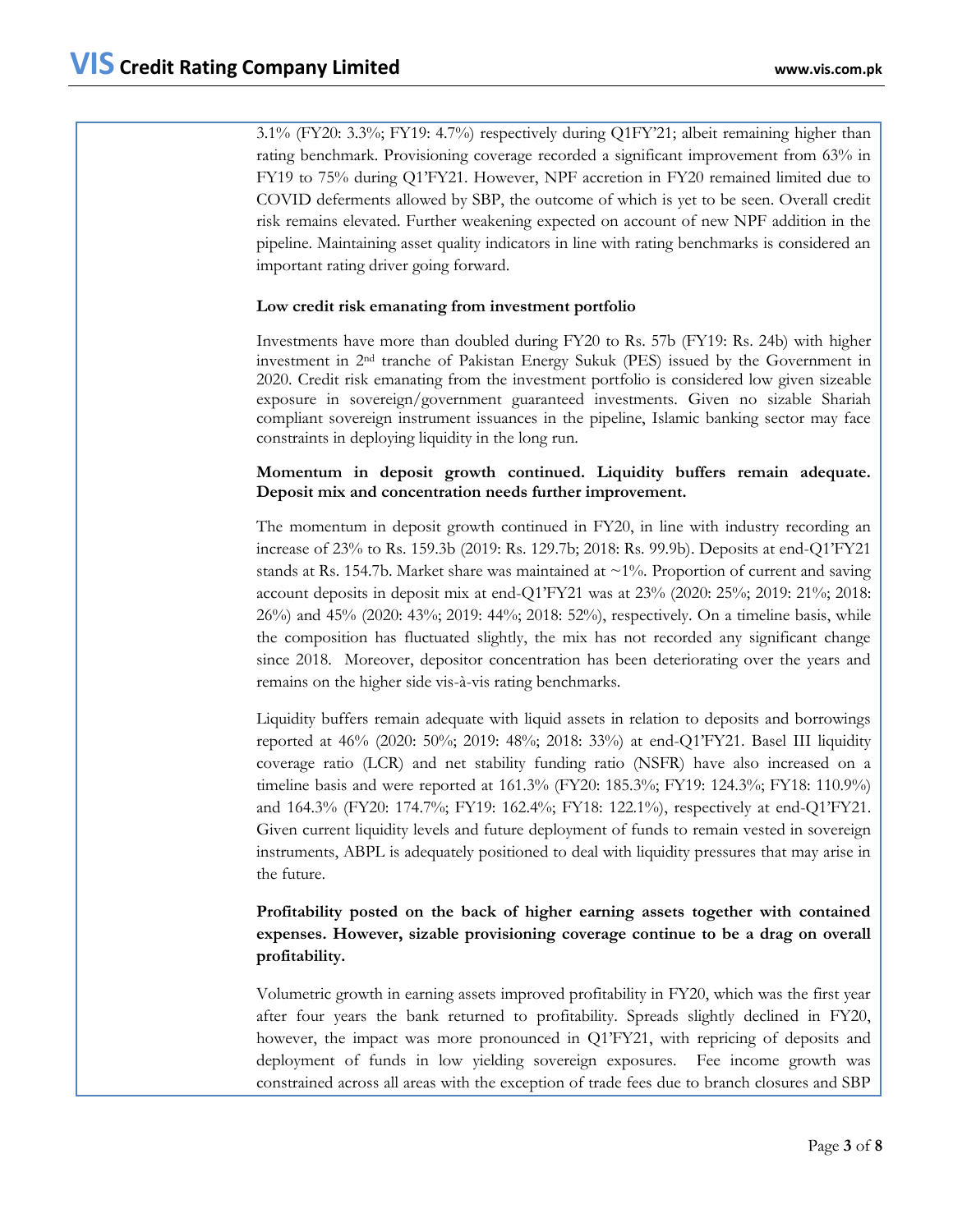restrictions on service fees under COVID relief. An uptick in forex income (FY20: Rs. 966m; FY19: Rs. 735m) also provided support to the bottom line. Strong focus on cost rationalization continued including streamlining of loss making branches. Resultantly, efficiency ratio improved to 67% in FY20 (FY19: 80%; FY18: 90%). Notable improvement has been noted in efficiency levels over the years. The increase in operating profitability, however, did not fully trickle down due to higher provisioning charges. Going forward, as per management, targeted volumetric growth and focus on trade and remittance business for higher fee income together with cost containment is expected to sustain and enhance profitability although provisioning burden will continue to be a drag.

# **Capitalization indicators remain compliant with regulatory requirements.**

Tier-1 and Capital Adequacy Ratio (CAR) of the Bank were in compliance with regulatory requirements at 11.22% (FY19: 10.60%; FY18: 9.27%) and 12.90% (FY19: 13.30%; FY18: 11.77%), respectively, during FY20. However, the cushion in CAR is low given provisioning coverage stands at 75%. Leverage ratio, while declining on a timeline basis, was reported at 4.12% (2019: 4.3%; 2018: 5.35%) during FY20 well above the regulatory requirement of 3%. However, net-NPF to Tier-1 capital at 27% remained significantly higher than rating benchmark. The planned Tier II instrument in 2021 is expected to provide some cushion in CAR to absorb any adverse movement in credit risk till such time planned portfolio growth is materialized. VIS expects capitalization indicators to remain compliant with regulatory requirements over the rating horizon, however prudent lending strategy as planned by the management and improvement in profitability will remain an important factor.

# **Tier II Instrument:**

Al Baraka Bank is in the process of issuing an unsecured, subordinated, privately placed Mudarba Sukuk amounting up to Rs. 2b (inclusive of green shoe option of Rs. 500m). The tenor of the instrument would be ten years with bullet payment on maturity in 2031. The proceeds shall be invested in the General Pool of the Bank and will be used to support future growth, while remaining compliant with the CAR prescribed by the SBP under its Basel III framework. Profit will be payable semi-annually in arrears on the outstanding investment amount.

**Priority:** In terms of priority of claims, Al Baraka Tier II Sukuk will rank superior to the claims of ordinary shareholders.

**Non-performance risk:** Non-performance risk for the instrument is characterized by presence of point of lock-in and loss absorbency clause. While the regulatory framework may not consider a missed coupon payment as a default; the credit rating methodology employed by VIS would treat such missed payments as an event of default. In normal course of business, VIS believes that chances of non-performance risk are considered remote given adequate capital buffers which will be enhanced further post issuance of the Tier II instrument.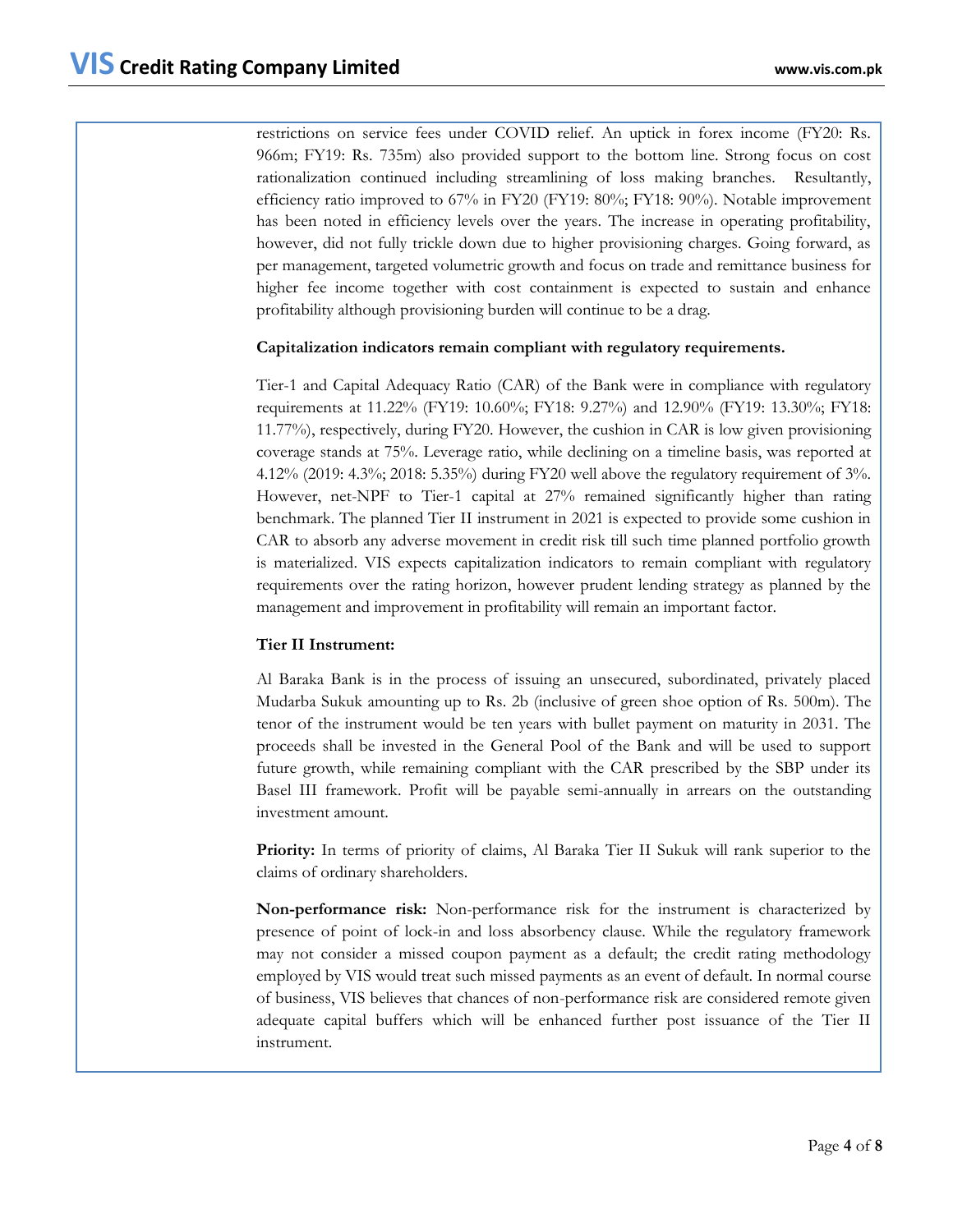| FINANCIAL SUMMARY (amounts in PKR millions)       |          |         |          | <b>Annexure I</b> |          |  |
|---------------------------------------------------|----------|---------|----------|-------------------|----------|--|
| <b>BALANCE SHEET</b>                              | 2017     | 2018    | 2019     | 2020              | Q1'21    |  |
| Investments                                       | 19,393   | 21,345  | 24,195   | 57,117            | 59,772   |  |
| <b>Islamic Financing &amp; Other Assets</b>       | 71,203   | 75,012  | 75,444   | 90,279            | 99,418   |  |
| <b>Total Assets</b>                               | 122,652  | 128,813 | 161,982  | 192,814           | 196,891  |  |
| Borrowings & Subordinated Loans                   | 5,852    | 7,582   | 7,739    | 8,897             | 16,167   |  |
| Deposits & other accounts                         | 96,623   | 99,915  | 129,654  | 159,364           | 154,685  |  |
| <b>Subordinated Loans</b>                         | 2,643    | 3,746   | 3,461    | 3,175             | 3,032    |  |
| <b>Share Capital</b>                              | 13,107   | 13,107  | 14,500   | 14,500            | 14,500   |  |
| <b>Shareholder's Equity</b>                       | 10,590   | 10,352  | 11,546   | 12,306            | 12,679   |  |
| Net Worth                                         | 10,762   | 10,705  | 12,732   | 13,029            | 13,337   |  |
|                                                   |          |         |          |                   |          |  |
| <b>INCOME STATEMENT</b>                           | 2017     | 2018    | 2019     | 2020              | Q1'21    |  |
| Net Spread Earned                                 | 3,640    | 4,159   | 5,011    | 6,376             | 1,602    |  |
| Net (Provisioning) / Reversal                     | (98)     | (766)   | (1,188)  | (1,198)           | (168)    |  |
| Non-Markup Income                                 | 968      | 1,154   | 1,430    | 1,886             | 565      |  |
| <b>Operating Expenses</b>                         | (4,929)  | (4,783) | (5,215)  | (5,394)           | (1,357)  |  |
| Profit/ (Loss) Before Tax                         | (531)    | (245)   | 8        | 1,538             | 618      |  |
| Profit / (Loss) After Tax                         | (389)    | (254)   | (192)    | 764               | 373      |  |
|                                                   |          |         |          |                   |          |  |
| <b>RATIO ANALYSIS</b>                             | 2017     | 2018    | 2019     | 2020              | Q1'21    |  |
| <b>Market Share (Advances)</b>                    | $1.2\%$  | $1.0\%$ | $1.0\%$  | $1.1\%$           | $1.2\%$  |  |
| <b>Market Share (Deposits)</b>                    | $0.8\%$  | 0.7%    | 0.9%     | 0.9%              | 0.9%     |  |
| <b>Gross Infection</b>                            | 10.14%   | 8.80%   | 11.38%   | 9.77%             | $9.11\%$ |  |
| <b>Provisioning Coverage</b>                      | 56%      | 68%     | 63%      | 74%               | 75%      |  |
| Net Infection                                     | 4.84%    | 3.20%   | 4.73%    | 3.25%             | 3.05%    |  |
| Cost of deposits                                  | 2.95%    | 5.82%   | 9.74%    | 4.45%             | NA       |  |
| <b>Gross Advances to Deposits Ratio</b>           | $70\%$   | $71\%$  | $55\%$   | 53%               | $61\%$   |  |
| Net NPFs to Tier-1 capital                        | 53%      | 32%     | 40%      | 27%               | 27%      |  |
| Capital Adequacy Ratio (CAR)                      | 10.17%   | 11.77%  | 13.30%   | 12.90%            | 12.71%   |  |
| <b>Markup Spreads</b>                             | 3.97%    | 4.09%   | 4.09%    | 4.21%             | NA       |  |
| Efficiency                                        | 109%     | 90%     | 80%      | 67%               | 67%      |  |
| <b>ROAA</b>                                       | $-0.3%$  | $-0.2%$ | $-0.1\%$ | 0.4%              | $0.8\%*$ |  |
| <b>ROAE</b>                                       | $-3.6\%$ | $-2.4%$ | $-1.8\%$ | 6.4%              | 11.9%*   |  |
| <b>Liquid Assets to Deposits &amp; Borrowings</b> | 35%      | 34%     | 49%      | 50%               | 46%      |  |
| * Annualized                                      |          |         |          |                   |          |  |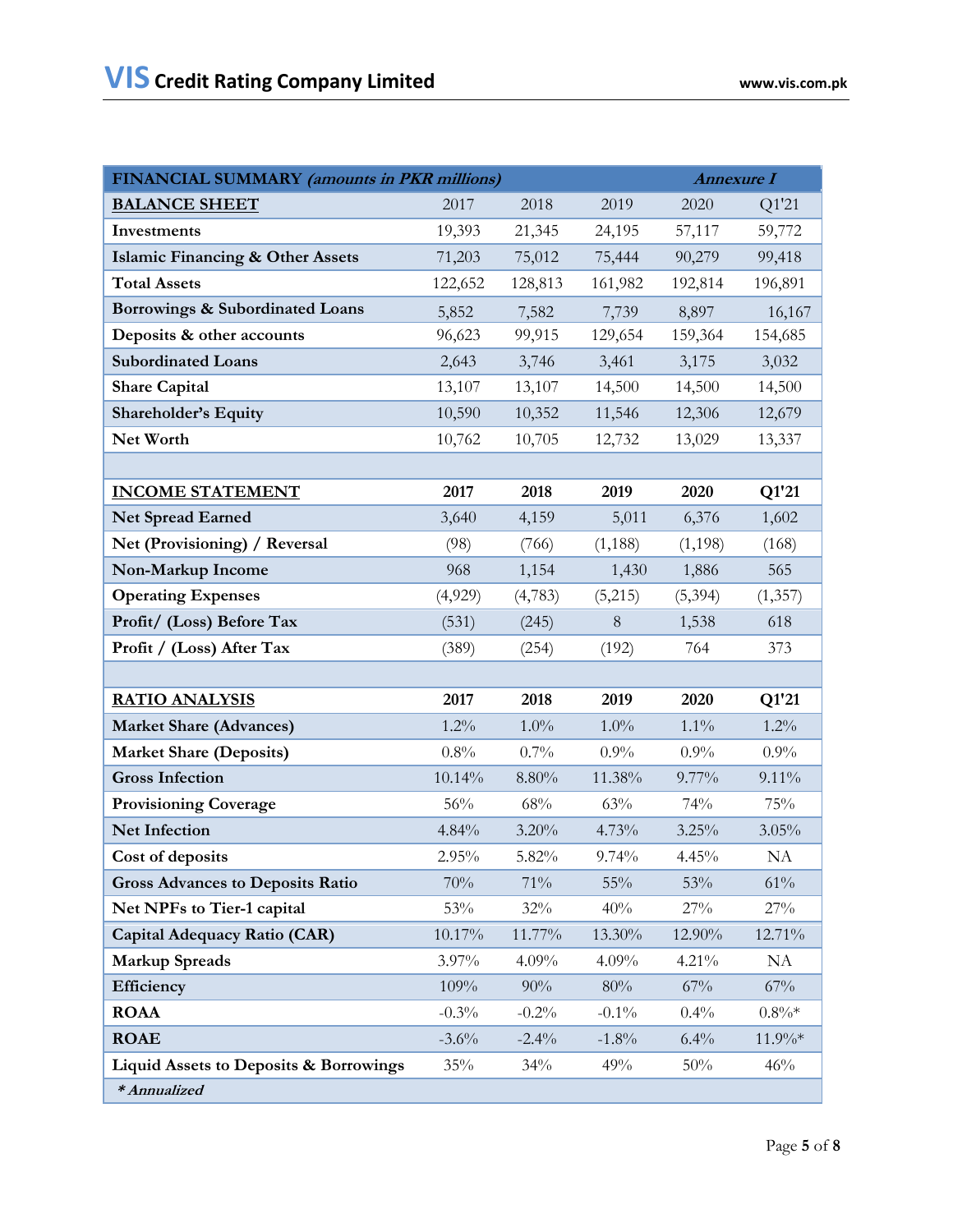#### Medium to Long-Term

#### AAA

Highest credit quality; the risk factors are negligible, being only slightly more than for risk-free Government of Pakistan's debt.

#### AA+. AA. AA-

High credit quality; Protection factors are strong. Risk is modest but may vary slightly from time to time because of economic conditions.

#### A+, A, A-

Good credit quality; Protection factors are adequate. Risk factors may vary with possible changes in the economy.

#### BBB+, BBB, BBB-

Adequate credit quality: Protection factors are reasonable and sufficient. Risk factors are considered variable if changes occur in the economy.

#### BB+, BB, BB-

Obligations deemed likely to be met. Protection factors are capable of weakening if changes occur in the economy. Overall quality may move up or down frequently within this category.

#### B+, B, B-

Obligations deemed less likely to be met. Protection factors are capable of fluctuating widely if changes occur in the economy. Overall quality may move up or down frequently within this category or into higher or lower rating grade.

#### $ccc$

Considerable uncertainty exists towards meeting the obligations. Protection factors are scarce and risk may be substantial.

#### $cc$

A high default risk

#### c

A very high default risk

Defaulted obligations

Rating Watch: VIS places entities and issues on 'Rating Watch' when it deems that there are conditions present that necessitate re-evaluation of the assigned rating(s). Refer to our 'Criteria for Rating Watch' for details. www.vis.com.pk/images/criteria\_watch. pdf

Rating Outlooks: The three outlooks 'Positive', 'Stable' and 'Negative' qualify the potential direction of the assigned rating(s). An outlook is not necessarily a precursor of a rating change. Refer to our 'Criteria for Rating Outlook' for details.www.vis.com.pk/ images/criteria\_outlook.pdf

(SO) Rating: A suffix (SO) is added to the ratings of 'structured' securities where the servicing of debt and related obligations is backed by some sort of financial assets and/or credit support from a third party to the transaction. The suffix (SO), abbreviated for 'structured obligation', denotes that the rating has been achieved on grounds of the structure backing the transaction that enhanced the credit quality of the securities and not on the basis of the credit quality of the issuing entity alone.

## Short-Term

#### $A - 1 +$

Highest certainty of timely payment; Short-term liquidity, including internal operating factors and /or access to alternative sources of funds, is outstanding and safety is just below risk free Government of Pakistan's short-term obligations.

#### $A-1$

High certainty of timely payment; Liquidity factors are excellent and supported by good fundamental protection factors. Risk factors are minor.

#### $A-2$

Good certainty of timely payment. Liquidity factors and company fundamentals are sound. Access to capital markets is good. Risk factors are small.

### $A-3$

Satisfactory liquidity and other protection factors qualify entities / issues as to investment grade. Risk factors are larger and subject to more variation. Nevertheless, timely payment is expected.

#### в

Speculative investment characteristics; Liquidity may not be sufficient to ensure timely payment of obligations.

### c

Capacity for timely payment of obligations is doubtful.

(bir) Rating: A suffix (bir) is added to the ratings of a particular banking facility obtained by the borrower from a financial institution. The suffix (blr), abbreviated for 'bank loan rating' denotes that the rating is based on the credit quality of the entity and security structure of the facility.

'p' Rating: A 'p' rating is assigned to entities, where the management has not requested a rating, however, agrees to provide informational support. A 'p' rating is shown with a 'p' subscript and is publicly disclosed. It is not modified by a plus (+) or a minus (-) sign which indicates relative standing within a rating category. Outlook is not assigned to these ratings. Refer to our 'Policy for Private Ratings' for details. www.vis.com.pk/images/ policy\_ratings.pdf

'SD' Rating: An 'SD' rating is assigned when VIS believes that the ratee has selectively defaulted on a specific issue or obligation but it will continue to meet its payment obligations on other issues or obligations in a timely manner.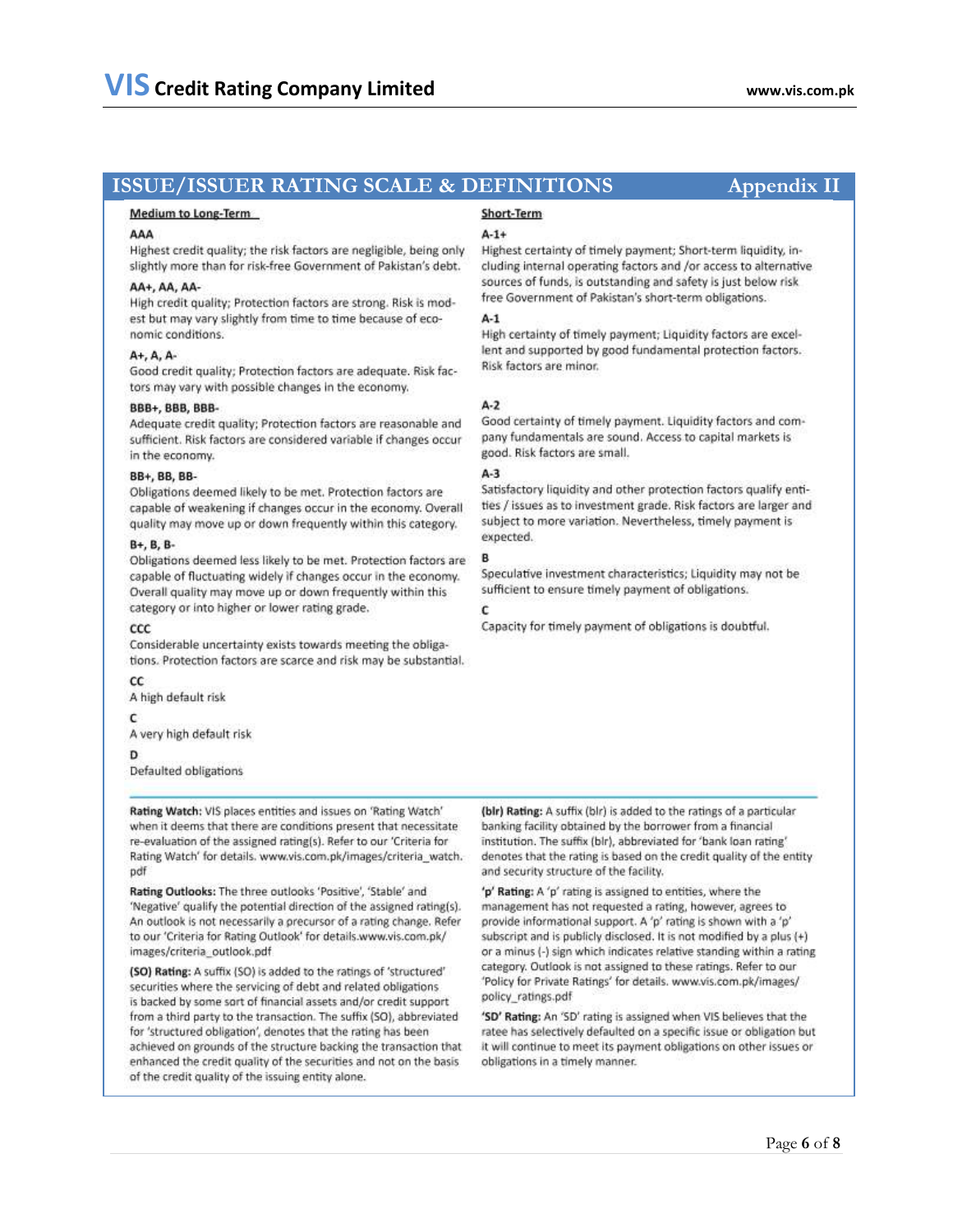| <b>REGULATORY DISCLOSURES</b>  |                                                                                                                                                 |                       |                                                |                            | <b>Appendix III</b>                                                                    |  |
|--------------------------------|-------------------------------------------------------------------------------------------------------------------------------------------------|-----------------------|------------------------------------------------|----------------------------|----------------------------------------------------------------------------------------|--|
| <b>Name of Rated Entity</b>    | Al-Baraka Bank (Pakistan) Limited                                                                                                               |                       |                                                |                            |                                                                                        |  |
| <b>Sector</b>                  | Commercial Banks                                                                                                                                |                       |                                                |                            |                                                                                        |  |
| <b>Type of Relationship</b>    | Solicited                                                                                                                                       |                       |                                                |                            |                                                                                        |  |
| <b>Purpose of Rating</b>       | Entity Rating/Sukuk                                                                                                                             |                       |                                                |                            |                                                                                        |  |
|                                | <b>Rating Date</b>                                                                                                                              | Medium to             | <b>Short Term</b>                              | Rating                     | <b>Rating Action</b>                                                                   |  |
|                                |                                                                                                                                                 | Long Term             |                                                | Outlook                    |                                                                                        |  |
|                                | <b>RATING TYPE: ENTITY</b>                                                                                                                      |                       |                                                |                            |                                                                                        |  |
|                                | 23-June-21                                                                                                                                      | $A+$                  | $A-1$                                          | Stable                     | Reaffirmed                                                                             |  |
|                                | $27$ -June- $20$                                                                                                                                | $A+$                  | $A-1$                                          | Stable                     | Reaffirmed                                                                             |  |
|                                | 28-June-19                                                                                                                                      | $A+$                  | $A-1$                                          | Stable                     | Maintained                                                                             |  |
|                                | 29- June-18                                                                                                                                     | $A+$                  | $A-1$                                          | Negative                   | Maintained                                                                             |  |
|                                | 17-May-17                                                                                                                                       | A+                    | $A-1$                                          | Stable                     | Upgrade                                                                                |  |
|                                | 30-Jun-16                                                                                                                                       | $\boldsymbol{A}$      | $A-1$                                          | Rating Watch<br>Developing | Maintained                                                                             |  |
|                                | 29-Jun-15                                                                                                                                       | A                     | $A-1$                                          | Positive                   | Maintained                                                                             |  |
| <b>Rating History</b>          | $30$ -Jun-14                                                                                                                                    | $\mathbf{A}$          | $A-1$                                          | Stable                     | Reaffirmed                                                                             |  |
|                                | 28-Jun-13                                                                                                                                       | A                     | $A-1$                                          | Stable                     | Reaffirmed                                                                             |  |
|                                | $29$ -Jun-12                                                                                                                                    | $\boldsymbol{A}$<br>A | $A-1$<br>$A-1$                                 | Stable<br>Stable           | Reaffirmed<br>Initial                                                                  |  |
|                                | $04$ -Jul-11                                                                                                                                    |                       | <b>RATING TYPE: Tier 2 Sukuk</b>               |                            |                                                                                        |  |
|                                | 23-June-21                                                                                                                                      | A                     |                                                | Stable                     | Maintained                                                                             |  |
|                                | $27$ -June- $20$                                                                                                                                | $\boldsymbol{A}$      |                                                | Stable                     | Maintained                                                                             |  |
|                                | 28-June-19                                                                                                                                      | A                     |                                                | Stable                     | Maintained                                                                             |  |
|                                | 29- June-18                                                                                                                                     | $\mathbf{A}$          |                                                | Negative                   | Maintained                                                                             |  |
|                                | 5-Sept-17                                                                                                                                       | A                     |                                                | Stable                     | Final                                                                                  |  |
|                                | 17-May-17                                                                                                                                       | $\mathbf{A}$          |                                                | Stable                     | Preliminary                                                                            |  |
|                                |                                                                                                                                                 |                       | <b>RATING TYPE: Tier 2 Sukuk (Preliminary)</b> |                            |                                                                                        |  |
|                                | 23-June-21                                                                                                                                      | A                     |                                                | Stable                     | Preliminary                                                                            |  |
|                                |                                                                                                                                                 |                       |                                                |                            | Sukuk (Rs. 2b) - Preliminary: Basel 3 compliant Tier 2 unsecured,                      |  |
|                                | subordinated, and privately placed Sukuk to the tune of Rs. 2b. The tenor of the                                                                |                       |                                                |                            |                                                                                        |  |
|                                |                                                                                                                                                 |                       |                                                |                            | Sukuk is ten years maturing in 2031. Profit is payable on a semi-annual basis $\omega$ |  |
|                                | 6M KIBOR+1.5%.                                                                                                                                  |                       |                                                |                            |                                                                                        |  |
| <b>Instrument Structure</b>    |                                                                                                                                                 |                       |                                                |                            |                                                                                        |  |
|                                |                                                                                                                                                 |                       |                                                |                            | Sukuk (Rs. 2b): Basel 3 compliant Tier 2 unsecured, subordinated, and privately        |  |
|                                |                                                                                                                                                 |                       |                                                |                            | placed Sukuk to the tune of Rs. 1.5b. The tenor of the Sukuk is seven years            |  |
|                                | maturing in 2024. Profit is payable on a semi-annual basis                                                                                      |                       |                                                |                            | 6M<br>(a)                                                                              |  |
|                                | KIBOR+0.75%.                                                                                                                                    |                       |                                                |                            |                                                                                        |  |
|                                | VIS, the analysts involved in the rating process and members of its rating                                                                      |                       |                                                |                            |                                                                                        |  |
| <b>Statement by the Rating</b> | committee do not have any conflict of interest relating to the credit rating(s)                                                                 |                       |                                                |                            |                                                                                        |  |
| Team                           | mentioned herein. This rating is an opinion on credit quality only and is not a                                                                 |                       |                                                |                            |                                                                                        |  |
|                                | recommendation to buy or sell any securities.                                                                                                   |                       |                                                |                            |                                                                                        |  |
|                                | VIS' ratings opinions express ordinal ranking of risk, from strongest to weakest,                                                               |                       |                                                |                            |                                                                                        |  |
|                                | within a universe of credit risk. Ratings are not intended as guarantees of credit                                                              |                       |                                                |                            |                                                                                        |  |
| <b>Probability of Default</b>  | quality or as exact measures of the probability that a particular issuer or particular                                                          |                       |                                                |                            |                                                                                        |  |
|                                | debt issue will default.                                                                                                                        |                       |                                                |                            |                                                                                        |  |
|                                |                                                                                                                                                 |                       |                                                |                            |                                                                                        |  |
|                                | Information herein was obtained from sources believed to be accurate and<br>reliable; however, VIS does not guarantee the accuracy, adequacy or |                       |                                                |                            |                                                                                        |  |
| Disclaimer                     | completeness of any information and is not responsible for any errors or                                                                        |                       |                                                |                            |                                                                                        |  |
|                                | omissions or for the results obtained from the use of such information. VIS is                                                                  |                       |                                                |                            |                                                                                        |  |
|                                | not an NRSRO and its ratings are not NRSRO credit ratings. Copyright 2021                                                                       |                       |                                                |                            |                                                                                        |  |
|                                |                                                                                                                                                 |                       |                                                |                            |                                                                                        |  |